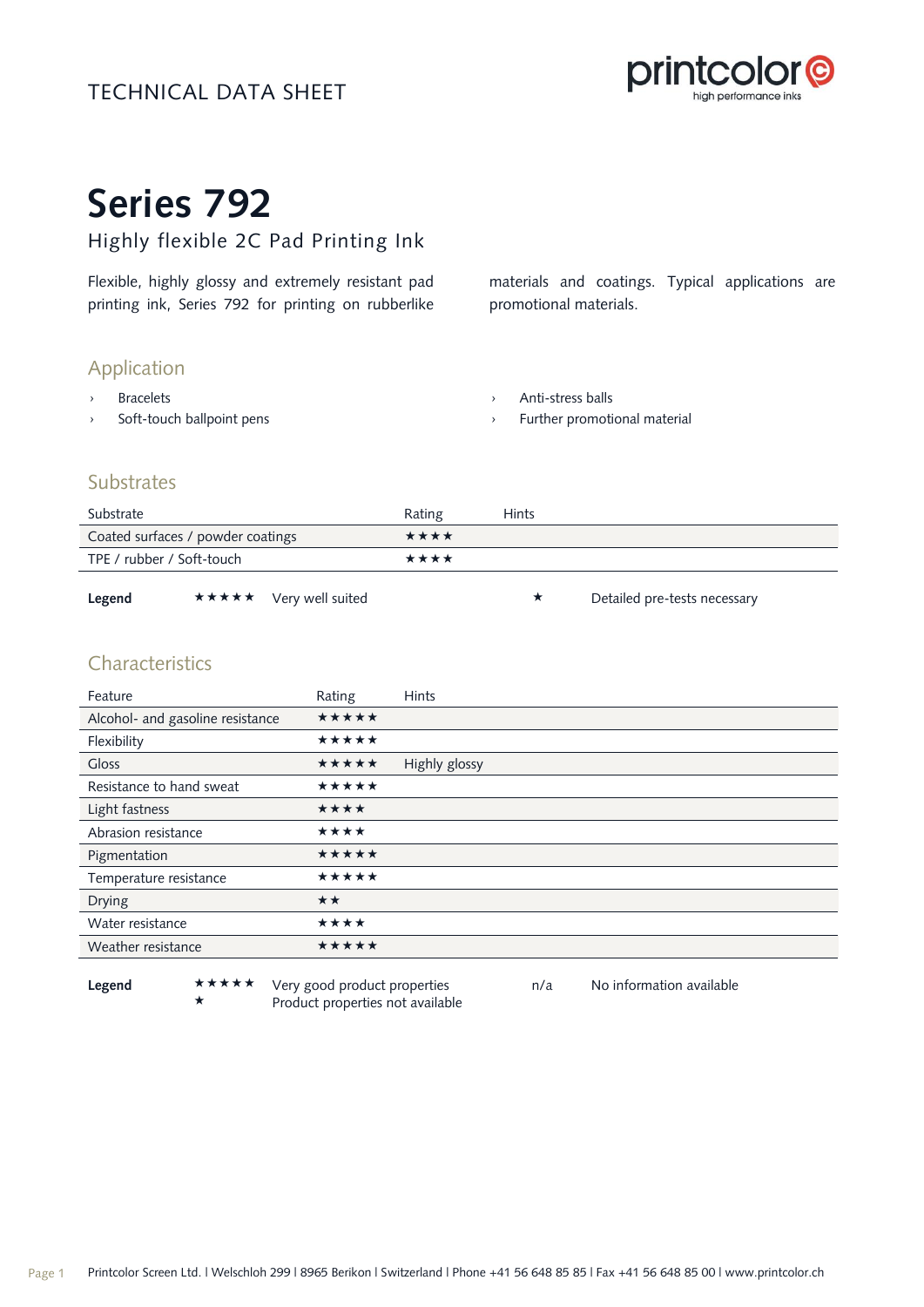

# TECHNICAL DATA SHEET

# Product Range

### **MS Basic Colors**

| Article  | Color            | <b>HP</b> | <b>Article</b> | Color      | <b>HP</b> |  |
|----------|------------------|-----------|----------------|------------|-----------|--|
| 792-1005 | MS light yellow  | $\bullet$ | 792-3305       | MS magenta |           |  |
| 792-1105 | MS medium yellow | ٠         | 792-4005       | MS violet  |           |  |
| 792-1205 | MS dark yellow   | ٠         | 792-5005       | MS blue    |           |  |
| 792-2005 | MS orange        | ٠         | 792-6005       | MS green   |           |  |
| 792-3005 | MS red           | ٠         | 792-8005       | MS black   |           |  |
| 792-3105 | MS magenta red   | $\bullet$ | 792-9005       | MS white   |           |  |

### **HP** High pigmented

Note I: All abbreviations used in this chart are explained in detail on the last page of this data sheet.

### **Other Colors**

| ST Color Chart / www.printcolor.ch/stcolorguide            |                      |  |
|------------------------------------------------------------|----------------------|--|
| Pantone <sup>®</sup> , HKS, RAL and after customers sample |                      |  |
| Series 792-00                                              | ST white             |  |
| Series 792-04                                              | ST transparent paste |  |
| Series 792-05                                              | ST varnish           |  |
| Series 792-05/MT                                           | ST varnish, mat      |  |
| Series 792-33                                              | ST black             |  |
|                                                            |                      |  |

## Auxiliaries

| <b>Thinner</b>     | Series 700-017 | <b>Addition ratio</b> | 15-30% by weight |
|--------------------|----------------|-----------------------|------------------|
| Retarder*          | Series 700-018 | <b>Addition ratio</b> | 5-20% by weight  |
| Accelerator        | Series 700-019 | Addition ratio        | 15-30% by weight |
| Accelerator (fast) | Series 700-041 | <b>Addition ratio</b> | 15-30% by weight |
|                    |                |                       |                  |

\* Blended with Series 700-017.

| Hardener                     | Series 700-HDA              | Series 700-HDI                      |
|------------------------------|-----------------------------|-------------------------------------|
| Application                  | Universal                   | Promotional materials               |
| <b>Addition ratio</b>        | 4:1 (glass $3:1$ )          | 4:1                                 |
| Reactivity                   | Medium reactivity from 20°C | High reactivity from $15^{\circ}$ C |
| Resistance against chemicals | Very good                   | Good                                |
| Outdoor resistance           | Very good                   | Not recommended                     |
| Other                        |                             | Fast drying                         |

Note: a detailed overview of all available auxiliaries can be found in a separate data sheet.

# Processing

### **Cliché**

All commercially available clichés can be used.